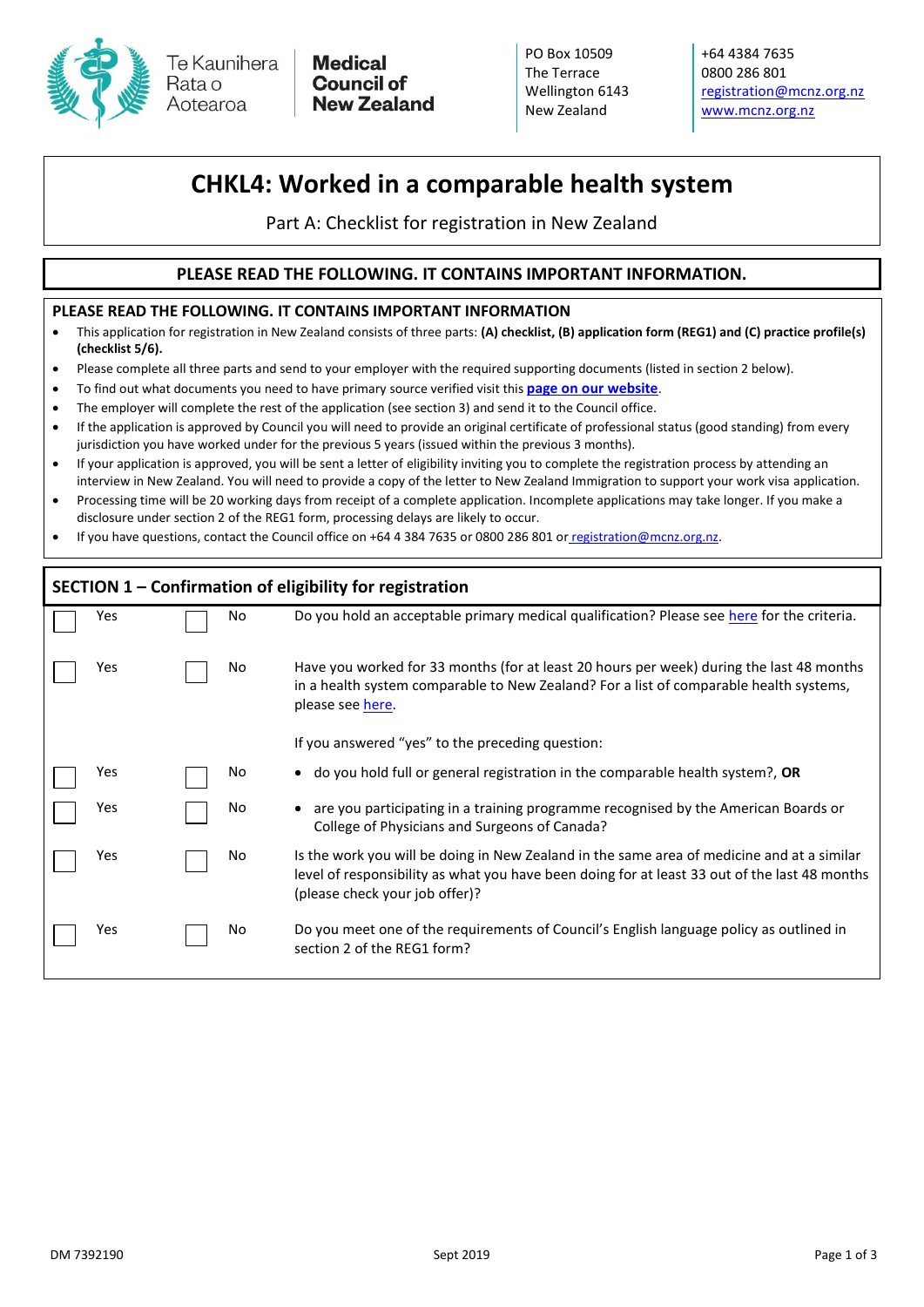| SECTION 2 – Documentation to be provided with the application by applicant                                                              |                                                                                                                                                                                                                                                                                                                                                                                   |  |                                                                                                                                                                                                                                                                                                                                                                                                                                                                                                                                                                     |  |  |  |  |  |  |
|-----------------------------------------------------------------------------------------------------------------------------------------|-----------------------------------------------------------------------------------------------------------------------------------------------------------------------------------------------------------------------------------------------------------------------------------------------------------------------------------------------------------------------------------|--|---------------------------------------------------------------------------------------------------------------------------------------------------------------------------------------------------------------------------------------------------------------------------------------------------------------------------------------------------------------------------------------------------------------------------------------------------------------------------------------------------------------------------------------------------------------------|--|--|--|--|--|--|
|                                                                                                                                         | Checklist 4 completed                                                                                                                                                                                                                                                                                                                                                             |  | Medical qualification(s) $-$ copies                                                                                                                                                                                                                                                                                                                                                                                                                                                                                                                                 |  |  |  |  |  |  |
|                                                                                                                                         | REG1 application form completed                                                                                                                                                                                                                                                                                                                                                   |  | Registration certificate / licensure to practise                                                                                                                                                                                                                                                                                                                                                                                                                                                                                                                    |  |  |  |  |  |  |
|                                                                                                                                         | Application fee - see REG1 form                                                                                                                                                                                                                                                                                                                                                   |  | Official translations of documents not in English                                                                                                                                                                                                                                                                                                                                                                                                                                                                                                                   |  |  |  |  |  |  |
|                                                                                                                                         | Practice profile(s) completed - see checklist 5/6                                                                                                                                                                                                                                                                                                                                 |  | Current curriculum vitae:                                                                                                                                                                                                                                                                                                                                                                                                                                                                                                                                           |  |  |  |  |  |  |
|                                                                                                                                         | IELTS or OET result if necessary to meet Council's English<br>language requirements - see section 2 of REG1 form                                                                                                                                                                                                                                                                  |  | • provide employment in chronological order by<br>month and year<br>• clearly identify any periods worked for less than 30<br>hours a week as part-time<br>explain any employment gaps of 3 months or more                                                                                                                                                                                                                                                                                                                                                          |  |  |  |  |  |  |
|                                                                                                                                         | Copy of identity detail page(s) from your passport                                                                                                                                                                                                                                                                                                                                |  |                                                                                                                                                                                                                                                                                                                                                                                                                                                                                                                                                                     |  |  |  |  |  |  |
|                                                                                                                                         | If you have made a competence or conduct disclosure:<br>• certificates of professional status (good standing) from<br>every jurisdiction where you have worked for the<br>previous 5 years<br>• certificates of professional status (good standing) from<br>any jurisdiction(s) where the investigation(s) or<br>proceedings occurred (even if this was more than 5<br>years ago) |  | Before submitting your application for registration<br>you must submit your required documents to EPIC<br>for primary source verification (see this link for what<br>documents must be verified). As you upload each<br>document to EPIC, please ensure you select the<br>Medical Council of New Zealand to receive a<br>notification that the document has been submitted<br>for verification. If you have already had your<br>documents verified by EPIC, please make the report<br>available to the Medical Council of New Zealand.<br><b>EPIC ID Number: C-</b> |  |  |  |  |  |  |
| And, if applicable, copies (by a justice of the peace, notary public, solicitor or lawyer, registrar of district court, commissioner of |                                                                                                                                                                                                                                                                                                                                                                                   |  |                                                                                                                                                                                                                                                                                                                                                                                                                                                                                                                                                                     |  |  |  |  |  |  |
|                                                                                                                                         | oaths, police officer, chartered / registered accountant) of:<br>Evidence of name change(s) - marriage certificate, deed<br>poll or a statutory declaration / affidavit signed by a<br>solicitor, notary public or justice of the peace                                                                                                                                           |  | Disciplinary decisions, explanation of event(s),<br>relevant correspondence, court documentation, etc                                                                                                                                                                                                                                                                                                                                                                                                                                                               |  |  |  |  |  |  |
|                                                                                                                                         | Relevant medical reports                                                                                                                                                                                                                                                                                                                                                          |  | Conviction notice(s)                                                                                                                                                                                                                                                                                                                                                                                                                                                                                                                                                |  |  |  |  |  |  |
| SECTION 3 – Documentation to be provided with the application by the proposed employer                                                  |                                                                                                                                                                                                                                                                                                                                                                                   |  |                                                                                                                                                                                                                                                                                                                                                                                                                                                                                                                                                                     |  |  |  |  |  |  |
|                                                                                                                                         | Form REG3 - approval of position and supervisor<br>Supervision and induction plan (not necessary for doctors<br>working as house officers)                                                                                                                                                                                                                                        |  | Three recent references that have been verified.<br>References must be:<br>all references must be completed using Council's<br>٠<br>referee report form (RP6 RP9 form)                                                                                                                                                                                                                                                                                                                                                                                              |  |  |  |  |  |  |
|                                                                                                                                         | Letter of appointment - role must be in the same area of<br>medicine and at a similar level of responsibility to what the<br>applicant has been doing for 33 out of the previous 48<br>months                                                                                                                                                                                     |  | from senior medical colleagues familiar with the<br>applicant's practice within the 3 years<br>immediately prior to application<br>signed within 6 months of Council receiving<br>application<br>at least one reference must be from the<br>applicant's most recent place of employment                                                                                                                                                                                                                                                                             |  |  |  |  |  |  |